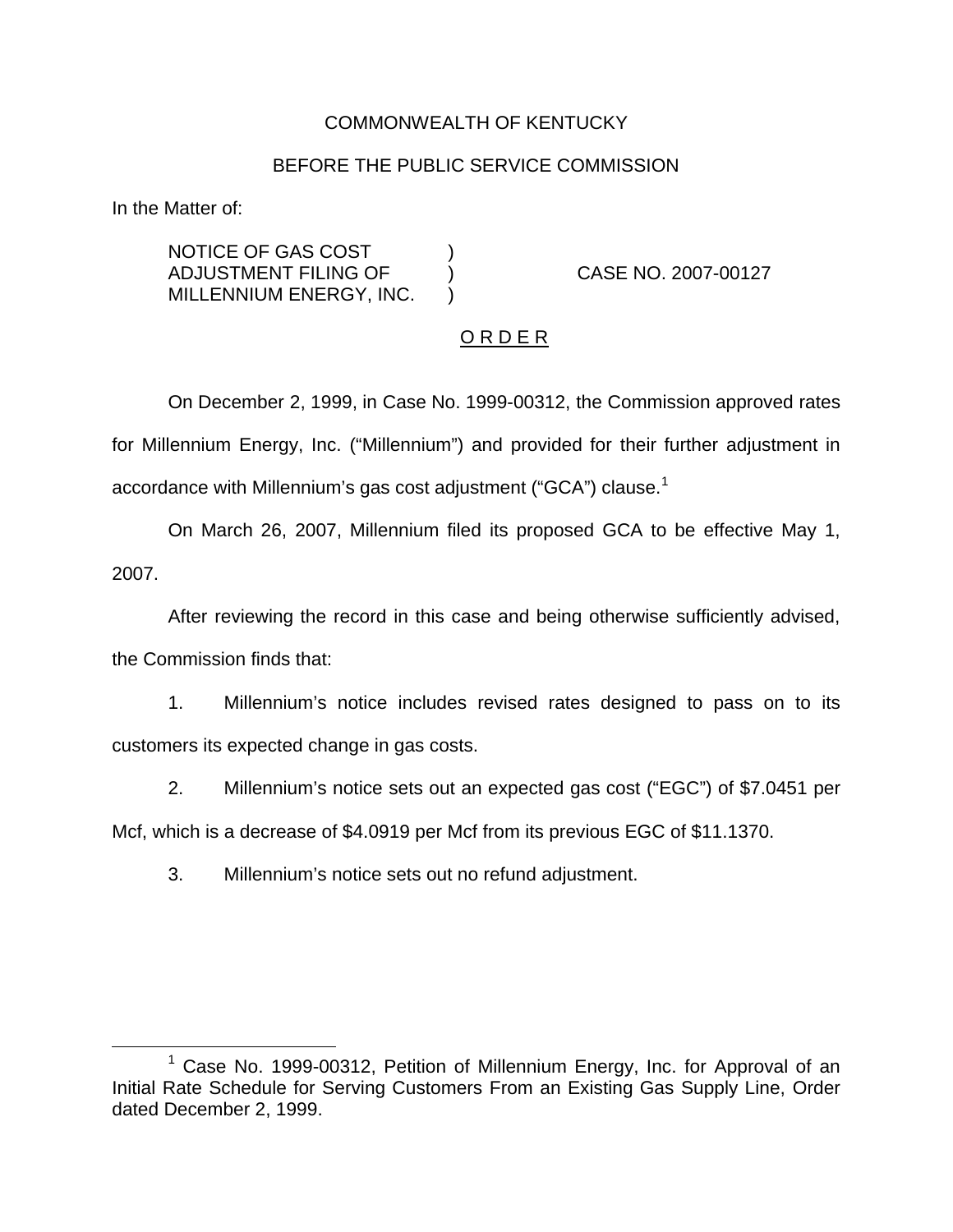4. Millennium's notice sets a current quarter actual adjustment ("AA") of (73.44) cents per Mcf. Millennium's total AA is (\$1.6629) per Mcf, which is \$3.1157 per Mcf less than the previous total AA.

5. Millennium's notice sets out a current quarter balance adjustment ("BA") of .76 cent per Mcf. Millennium's total BA is (8.88) cents per Mcf, which is 1.43 cent per Mcf more than the previous total BA.

6. Millennium's GCA is \$5.2934 per Mcf, which is \$7.1933 per Mcf less than the previous rate of \$12.4867.

7. The rates in the Appendix to this Order are fair, just, and reasonable, and should be approved for service rendered by Millennium on and after May 1, 2007.

IT IS THEREFORE ORDERED that:

1. The rates in the Appendix to this Order are approved for service rendered on and after May 1, 2007.

2. Within 20 days of the date of this Order, Millennium shall file with the Commission its revised tariffs setting out the rates authorized herein.

Done at Frankfort, Kentucky, this 27<sup>th</sup> day of April, 2007.

By the Commission

ATTEST:

Executive Director